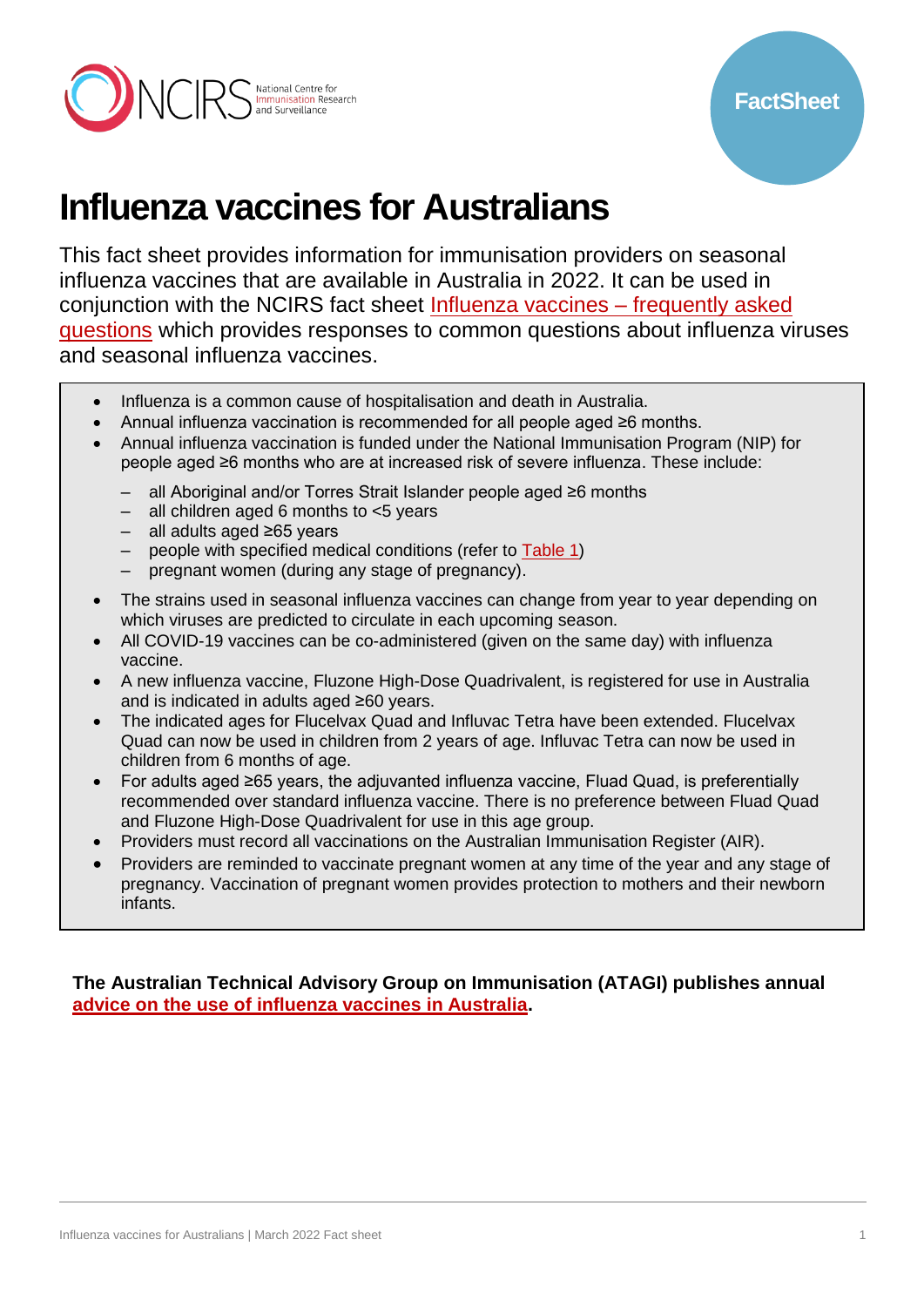# **The disease**

Influenza or 'the flu' is an acute viral illness that mainly affects the respiratory system.

#### **Causative agent**

Influenza is caused by influenza viruses classified as type A, B or C,<sup>1</sup> Only influenza A and B viruses are included in seasonal influenza vaccines as they cause the majority of disease in humans.

Type A influenza viruses are further categorised into subtypes based on two kinds of proteins on their surface: haemagglutinin (H) and neuraminidase (N).<sup>1</sup> Type B influenza viruses are categorised into two lineages: Yamagata and Victoria.

Both influenza A and B can be further broken down into different strains.

The genes for the H and N proteins on the virus surface mutate frequently. This results in constant change to influenza viruses. These minor changes to the H and N proteins of both influenza A and B are referred to as 'antigenic drift' and result in new virus strains. Antibody cross-protection against drifted strains is likely to be reduced. If a major change happens in the H or N protein of influenza A, it is called 'antigenic shift'. Previous immunity is usually not adequate against disease from a 'shifted' strain. This creates the potential for a pandemic.

#### **Transmission**

Influenza is spread easily, mainly through large particle droplets produced by sneezing and coughing.<sup>1,2</sup> Droplets containing the influenza virus also settle onto surfaces, and the virus can then pass from hands to the nose, mouth or eyes. People with influenza can be infectious to others from 24 hours before symptoms start until 1 week after the start of symptoms. In previously healthy individuals, symptoms typically subside within 5–8 days.

People of all ages can get influenza. The percentage of people in the general community affected by flu each year is typically 5–10%, but may be up to 20% in some years. This percentage is higher for children, with 10–40% infected each year. $1-3$ 

Influenza is more easily spread where large numbers of people gather together.<sup>1</sup> As such, infection rates may be 2–3 times higher in closed populations (e.g. childcare centres, aged care facilities, households).4,5

#### **Clinical features**

Influenza symptoms usually have a sudden onset. The most common symptoms are:

- fever
- dry non-productive cough
- nasal congestion
- headache
- sore throat
- constitutional complaints such as myalgia, malaise and fatigue.

The older adults may present with atypical symptoms such as malaise and confusion, and more often develop respiratory complications.

Non-respiratory symptoms such as gastrointestinal complaints and calf muscle pain occur more frequently in children than in adults.<sup>1,3</sup>

Although most influenza infections are symptomatically worse and more severe than other viral upper respiratory tract infections, some may be mild.<sup>1-3</sup> Serious complications from influenza occur in a small proportion of people who are infected.1-3 Complications include pneumonia, myocarditis and neurological complications, which can lead to hospitalisation and death. People at the highest risk of complications from influenza include those with pre-existing medical conditions. However, previously healthy people can also have severe complications.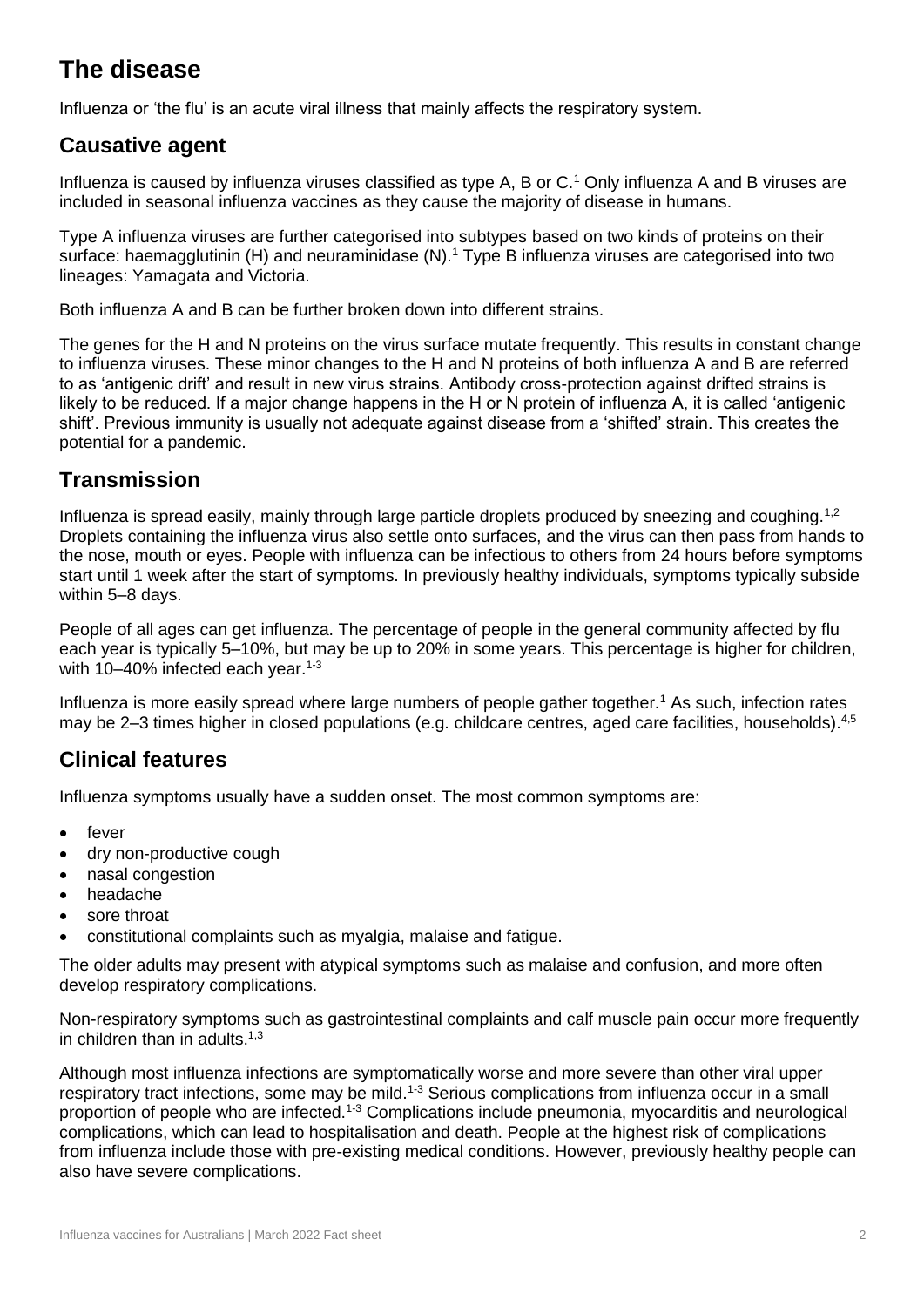### **Diagnosis**

Laboratory tests are required to confirm an influenza infection. The virus can be detected in a nose or throat swab by rapid antigen-based tests, viral culture or more commonly by molecular methods, such as polymerase chain reaction (PCR). Serological diagnosis of influenza infection can be made by measuring antibodies in blood samples.

### **Treatment**

Treatment of influenza, including bed rest, pain relief such as aspirin/paracetamol and fluid intake, generally aims to prevent or minimise symptoms.1-3 Children and adolescents aged <16 years must not be given aspirin or aspirin-containing medications while sick with influenza because of the increased risk of developing Reye syndrome, a condition that causes swelling in the liver and brain.

Antiviral medications such as oseltamivir or zanamivir, which require a prescription, can help reduce the severity and duration of symptoms of influenza. To be most effective, they need to be given within 48 hours of symptom onset.<sup>1</sup>

#### **Prevention**

Vaccination is the only way to specifically prevent influenza infection and its complications (refer to [Who](#page-2-0)  [should be vaccinated\)](#page-2-0).

Practising cough etiquette (such as covering the nose and mouth with a tissue when coughing or sneezing) and washing hands before eating can help reduce the chances of getting and passing on the influenza virus.

People who are sick with influenza should stay home from work, school and social gatherings to prevent close contact with and transmission to other people.<sup>1-3,6</sup>

# <span id="page-2-0"></span>**Who should be vaccinated**

Annual influenza vaccination is recommended for all people aged ≥6 months unless contraindicated (refer to [Contraindications\)](#page-4-0).

There are a number of groups that are at increased risk of influenza and its complications. Annual influenza vaccination is strongly recommended for these groups. For some of these groups, seasonal influenza vaccination is funded under the NIP on the basis of demonstrated cost-effectiveness as a public health intervention.<sup>7</sup> However, annual influenza vaccine should be actively promoted for all people, regardless of eligibility for a funded vaccine.

Influenza vaccination is strongly recommended and funded on the NIP for the following groups:

- all Aboriginal and/or Torres Strait Islander people
- all children aged 6 months to <5 years
- all adults aged ≥65 years
- all people aged ≥6 months with medical conditions **listed in [Table 1](#page-3-0)** which increase the risk of influenza complications
- pregnant women (during any stage of pregnancy).

Influenza vaccination is strongly recommended but not funded on the NIP for the following groups:

- people with certain medical conditions (in addition to those funded on the NIP):
	- Down syndrome
	- $-$  obesity (body mass index ≥30 kg/m<sup>2</sup>)
	- chronic liver disease
	- residents and staff (including volunteers) of aged care and long-term residential care facilities
- homeless people
- carers and household contacts of those in high-risk groups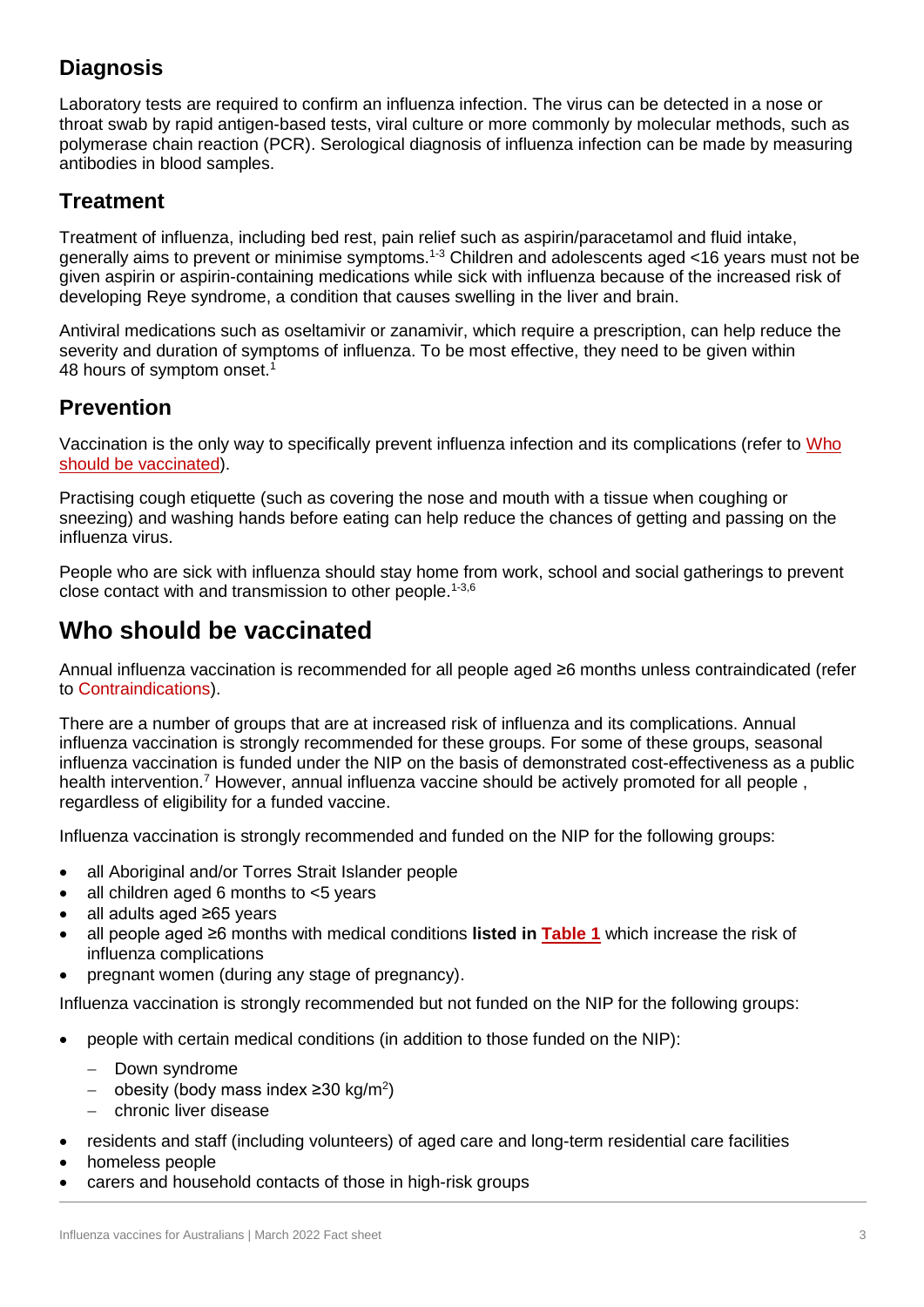- commercial poultry or pork industry workers
- essential services providers
- travellers.

Detailed information on influenza vaccine recommendations is provided in the *[Australian Immunisation](https://immunisationhandbook.health.gov.au/vaccine-preventable-diseases/influenza-flu)*  **[Handbook](https://immunisationhandbook.health.gov.au/vaccine-preventable-diseases/influenza-flu)** (refer also to [Additional resources for primary medical care/vaccination providers\)](#page-9-0).

#### <span id="page-3-0"></span>**Table 1: Medical conditions that are associated with an increased risk of influenza complications and for which individuals are eligible for funded vaccine under the NIP\***

| <b>Category</b>                                                       | Vaccination strongly recommended for (but not limited to)<br>people with the following clinical conditions                                                                                                                                              |
|-----------------------------------------------------------------------|---------------------------------------------------------------------------------------------------------------------------------------------------------------------------------------------------------------------------------------------------------|
| Cardiac disease                                                       | Cyanotic congenital heart disease<br>Congestive heart failure<br>Coronary artery disease                                                                                                                                                                |
| Chronic respiratory conditions <sup>t</sup>                           | Severe asthma (for which frequent medical consultations or the use of<br>multiple medications is required)<br>Cystic fibrosis<br><b>Bronchiectasis</b><br>Suppurative lung disease<br>Chronic obstructive pulmonary disease (COPD)<br>Chronic emphysema |
| Chronic neurological conditions <sup>†</sup>                          | Hereditary and degenerative CNS diseases <sup>†</sup> (including multiple sclerosis)<br>Seizure disorders<br>Spinal cord injuries<br>Neuromuscular disorders                                                                                            |
| Immunocompromising conditions <sup>‡</sup>                            | Immunocompromised due to disease or treatment (e.g. malignancy,<br>transplantation and/or chronic steroid use)<br>Asplenia or splenic dysfunction<br><b>HIV</b> infection                                                                               |
| Diabetes and other metabolic<br>disorders                             | Type 1 diabetes<br>Type 2 diabetes<br>Chronic metabolic disorders                                                                                                                                                                                       |
| Renal disease                                                         | Chronic renal failure                                                                                                                                                                                                                                   |
| Haematological disorders                                              | Haemoglobinopathies                                                                                                                                                                                                                                     |
| Long-term aspirin therapy in<br>children aged 6 months to 10<br>vears | These children are at increased risk of Reye syndrome following influenza<br>infection                                                                                                                                                                  |

\* Further details are provided in th[e Australian Immunisation Handbook](https://immunisationhandbook.health.gov.au/vaccine-preventable-diseases/influenza-flu) (refer t[o Additional resources for primary medical](#page-9-0)  [care/vaccination providers\)](#page-9-0).

† People who have any condition that compromises the management of respiratory secretions or is associated with an increased risk of aspiration should be vaccinated.

‡ People with certain immunocompromising conditions (i.e. haematopoietic stem cell transplant, solid organ transplant) receiving influenza vaccine for the first time post transplant are recommended to receive 2 vaccine doses at least 4 weeks apart (irrespective of age) and 1 dose annually thereafter.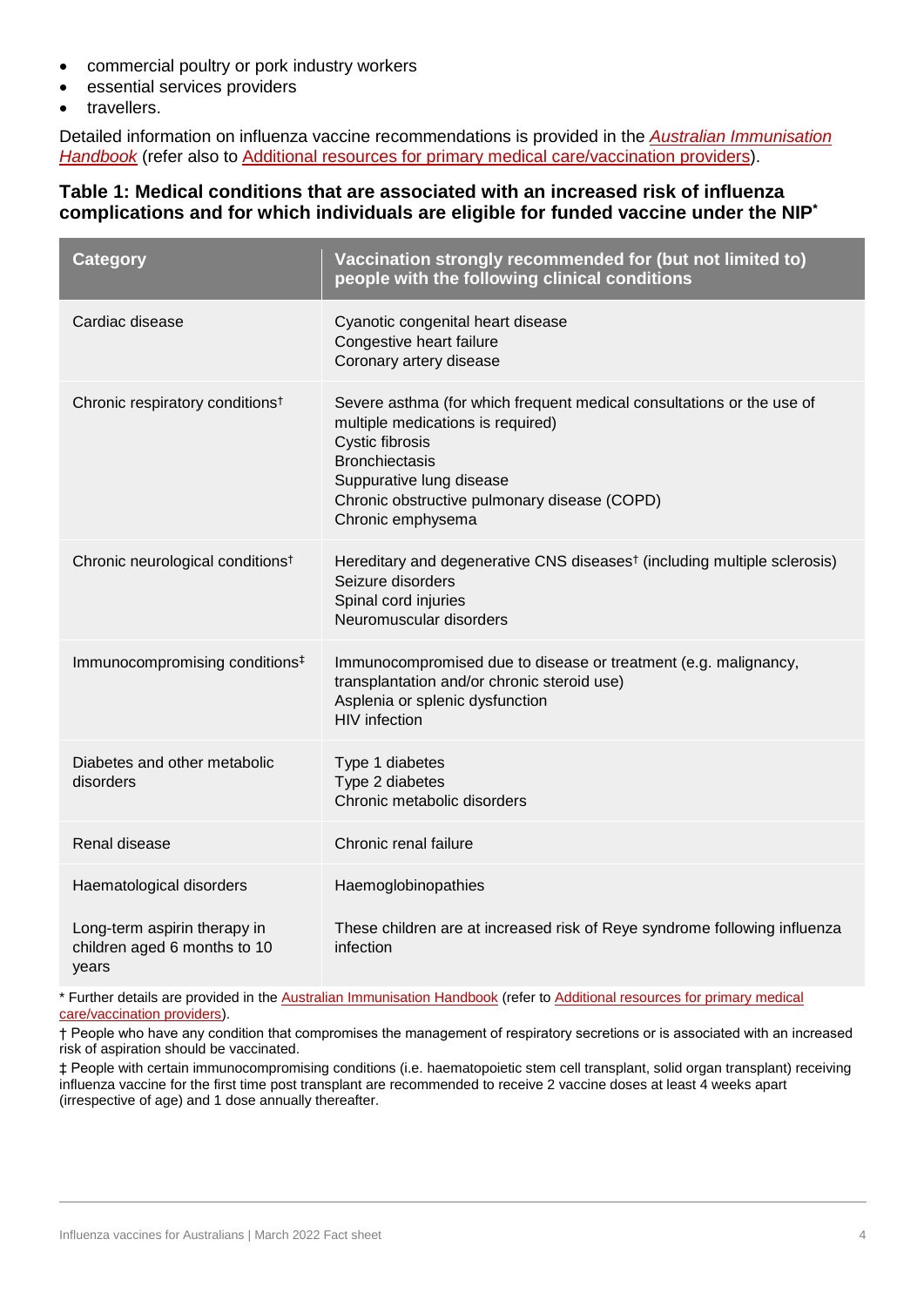### <span id="page-4-0"></span>**Contraindications**

The only absolute contraindications to influenza vaccines are:

- anaphylaxis after a previous dose of any influenza vaccine
- anaphylaxis due to any vaccine component within influenza vaccine.

*Note: Egg allergy is not a contraindication to influenza vaccine. People with egg allergy, including anaphylaxis, can be safely vaccinated with a full dose of influenza vaccine.* 

### **Vaccines**

All influenza vaccines used in Australia are quadrivalent.

The 2022 southern hemisphere egg-based seasonal influenza vaccines contain the following strains:

- A/Victoria/2570/2019 (H1N1)pdm09-like virus
- A/Darwin/9/2021 (H3N2)-like virus
- B/Austria/1359417/2021-like (B/Victoria lineage) virus
- B/Phuket/3073/2013-like (B/Yamagata lineage) virus

The 2022 southern hemisphere cell-based seasonal influenza vaccine contains the following strains:

- A/Wisconsin/588/2019 (H1N1)pdm09-like virus
- A/Darwin/6/2021 (H3N2)-like virus
- B/Austria/1359417/2021-like (B/Victoria lineage) virus
- B/Phuket/3073/2013-like (B/Yamagata lineage) virus

Vaccines are registered based on evidence of their effectiveness and safety (refer to Supplementary information). Multiple registered influenza vaccine products are available each year. The age group(s) in which each vaccine can be used and their NIP availability vary. Refer to **Table 2** for the available seasonal influenza vaccines by brand and recommended age.

#### **Table 2: Seasonal influenza vaccines available for use in Australia in the 2022 influenza season, by brand and recommended age**

(from [ATAGI advice on seasonal influenza vaccines in 2022\)](https://www.health.gov.au/resources/publications/atagi-advice-on-seasonal-influenza-vaccines-in-2022)

| <b>Vaccine</b><br><b>Registered</b><br>age group | Vaxigrip<br>Tetra<br>$0.5$ mL<br>(Sanofi) | <b>Fluarix</b><br><b>Tetra</b><br>$0.5$ mL<br>(GSK) | <b>Afluria</b><br>Quad<br>$0.5$ mL<br>(Seqirus) | <b>FluQuadri</b><br>$0.5$ mL<br>(Sanofi) | <b>Influvac</b><br>Tetra<br>$0.5$ mL<br>(Mylan) | <b>Flucelvax</b><br>Quad<br>$0.5$ mL<br>(Seqirus) | <b>Fluad</b><br>Quad<br>$0.5$ mL<br>(Seqirus) | <b>Fluzone</b><br>High-<br><b>Dose</b><br>Quad<br>$0.7$ mL<br>(Sanofi) |
|--------------------------------------------------|-------------------------------------------|-----------------------------------------------------|-------------------------------------------------|------------------------------------------|-------------------------------------------------|---------------------------------------------------|-----------------------------------------------|------------------------------------------------------------------------|
| 6 to 24 months<br>$(2 years)$                    | ✓                                         | $\checkmark$                                        | $\mathbf{x}$                                    | ✓                                        | $\checkmark$                                    | X                                                 | X                                             | X                                                                      |
| $\geq$ 2 to $\leq$ years                         | $\checkmark$                              | $\checkmark$                                        | $\boldsymbol{\mathsf{X}}$                       | $\checkmark$                             | $\checkmark$                                    | $\checkmark$                                      | X                                             | X                                                                      |
| $\geq$ 5 to <60 years                            | $\checkmark$                              | $\checkmark$                                        | $\checkmark$                                    | $\checkmark$                             | $\checkmark$                                    | $\checkmark$                                      | X                                             | $\boldsymbol{\mathsf{X}}$                                              |
| $≥60$ to $≤65$ years                             | $\checkmark$                              | $\checkmark$                                        | $\checkmark$                                    | $\checkmark$                             | $\checkmark$                                    | $\checkmark$                                      | X                                             | $\checkmark$                                                           |
| $≥65$ years                                      | ✓                                         | ✓                                                   | ✓                                               | $\checkmark$                             | $\checkmark$                                    | $\checkmark$                                      | $\checkmark$                                  | ✓                                                                      |

Ticks indicate age for which a vaccine is registered and available. White boxes represent funding under the NIP.

\* Funding only for Aboriginal and Torres Strait Islander people, pregnant women and people who have certain medical conditions.

† Adjuvanted influenza vaccine preferred over standard influenza vaccines.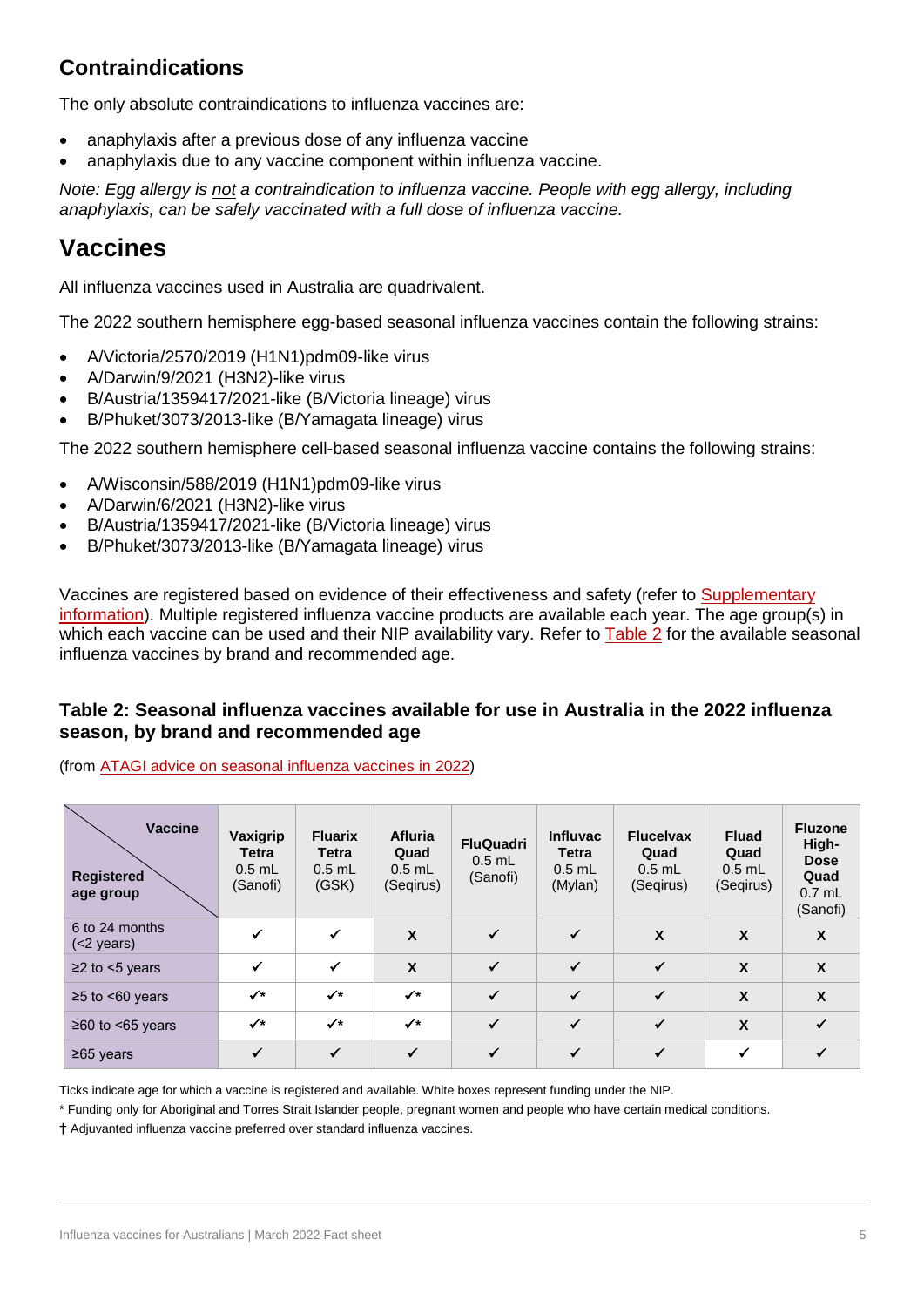It is important to note that adjuvanted influenza vaccine is not registered for use in people aged 60–64 years, only high-dose influenza vaccines are.

More detailed information is provided in the [ATAGI advice on seasonal influenza vaccines](https://www.health.gov.au/resources/publications/atagi-advice-on-seasonal-influenza-vaccines-in-2022) in 2022.

#### **Dosage and administration**

The preferred route of administration for influenza vaccines is by intramuscular injection; however, these may also be given by the subcutaneous route. The recommended number of vaccine doses varies by age and immune status of the vaccine recipient. Refer to [Table 3](#page-5-0) for the recommended doses of seasonal influenza vaccine by age.

Although protection provided by influenza vaccine is generally expected to last for the whole season, optimal protection occurs within the first 3 to 4 months after vaccination.8,9 While influenza continues to circulate, it is never too late to vaccinate.

All influenza vaccines available in Australia may be co-administered with any other vaccine (refer to [Supplementary information, Safety in infants and children\)](#page-5-1). Detailed information on the administration of influenza vaccines, including co-administration and vaccine interchangeability, is provided in the *[Australian](https://immunisationhandbook.health.gov.au/vaccine-preventable-diseases/influenza-flu)  [Immunisation Handbook](https://immunisationhandbook.health.gov.au/vaccine-preventable-diseases/influenza-flu)*.

#### <span id="page-5-0"></span>**Table 3: Recommended doses of influenza vaccine by age**

| Age                                                                                                                 | <b>Dose</b> | <b>Number of doses</b><br>needed in 1st year<br>of influenza<br>vaccination | Number of doses needed if<br>person received 1 or more<br>doses of influenza vaccine<br>in a previous season |
|---------------------------------------------------------------------------------------------------------------------|-------------|-----------------------------------------------------------------------------|--------------------------------------------------------------------------------------------------------------|
| $≥6$ months to <9 years                                                                                             | $0.5$ mL    | 2 (given 4 weeks apart)                                                     | 1                                                                                                            |
| ≥9 years                                                                                                            | $0.5$ mL    |                                                                             |                                                                                                              |
| People of any age who have<br>recently had a<br>haematopoietic stem cell<br>transplant or solid organ<br>transplant | $0.5$ mL    | 2 (given 4 weeks apart)<br>in 1st year vaccinated<br>after transplant       | 2 (given 4 weeks apart) in 1st<br>year vaccinated after transplant<br>then 1 annually                        |

(from the current *Influenza disease chapter* of the Australian Immunisation Handbook)

# <span id="page-5-1"></span>**Co-administration with other vaccines**

People can get influenza vaccines at any time before or after, or with, most other vaccines, including COVID-19 vaccines.

For more information refer to the [ATAGI clinical guidance for COVID-19 vaccine providers.](https://www.health.gov.au/initiatives-and-programs/covid-19-vaccines/advice-for-providers/clinical-guidance/clinical-recommendations)

For information about co-administration of influenza vaccines and Novavax COVID-19 vaccine (Nuvaxovid), refer to the [ATAGI statement on the use of Novavax COVID-19 vaccine \(Nuvaxovid\)](https://www.health.gov.au/news/atagi-statement-on-the-use-of-novavax-covid-19-vaccine-nuvaxovid).

The safety of concomitant administration of the adjuvanted vaccines Fluad Quad and Shingrix has not been studied. While it is acceptable to co-administer these vaccines, if necessary, given the lack of data on co-administration of these vaccines, it is preferable to separate their administration by a few days.

See also [Contraindications and precautions](#page-4-0) and Pneumococcal disease chapter in the *[Australian](https://immunisationhandbook.health.gov.au/vaccine-preventable-diseases/pneumococcal-disease)  [Immunisation Handbook](https://immunisationhandbook.health.gov.au/vaccine-preventable-diseases/pneumococcal-disease)*.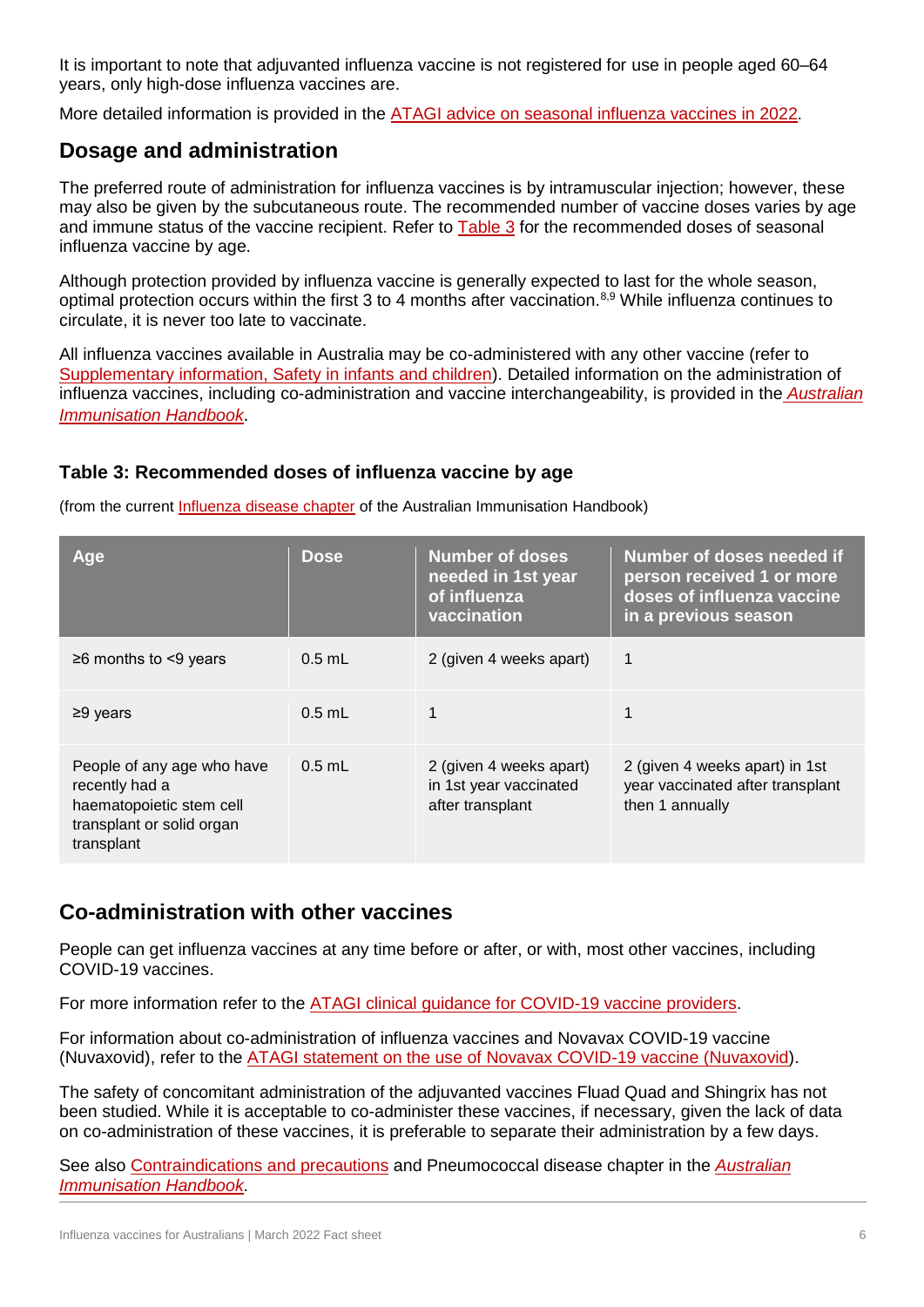# **Supplementary information**

### **Epidemiology**

Influenza is a seasonal disease in temperate regions. Most cases in Australia occur during the winter months of June through September.<sup>10</sup> In the northern hemisphere, influenza usually occurs between December and April, whereas in the tropics, influenza can occur all year round.

Annual influenza epidemics are most often due to a single virus subtype or lineage. However, the circulating subtypes/lineages can vary year to year and different subtypes/lineages may appear sequentially or simultaneou-sly in the same season.<sup>11</sup>

Influenza is an important cause of illness and death. The number of affected people varies considerably from year to year depending on the characteristics of the circulating virus strains and the level of immunity in the population.

It has long been recognised that the impact of influenza is often greatly under-estimated.<sup>6,12</sup> Between 2006 and 2013 (excluding the 2009 pandemic year), an average of 100 deaths and around 5,100 hospitalisations due to influenza occurred annually in Australia.<sup>13</sup>

In the 2017 influenza season, the highest level of activity since the 2009 pandemic year was recorded. Around 1,100 deaths were reported nationally among notified cases of laboratory-confirmed influenza.<sup>14</sup> However, a mathematical modelling study estimated that influenza is likely to be associated with more than 3,000 deaths and 13,500 hospitalisations each year in Australia, just in people aged >50 years.<sup>15</sup>

There are a number of groups who are at a higher risk of influenza and its complications. These groups experience higher illness and death associated with influenza than the rest of the population:

- Adults aged ≥65 years and children aged <5 years have the highest rates of influenza notifications and hospitalisations.<sup>13</sup>
- Aboriginal and Torres Strait Islander people experience a greater disease burden from influenza than non-Indigenous Australians across all age groups.13,16
- People with certain underlying medical conditions such as chronic heart, lung and neuromuscular disease, among others, are also at higher risk of severe influenza complications compared with otherwise healthy individuals.<sup>17</sup>
- Pregnant women are more likely than other women to be hospitalised with influenza.<sup>18</sup> Infants born to mothers who contract influenza during pregnancy are at risk of preterm birth and low birth weight.<sup>19</sup>

During the COVID-19 pandemic in 2020–2021 circulation of influenza virus and coverage of influenza vaccine were lower than in previous years. COVID-19 related public health measures and the community's adherence to public health messages have also likely had an effect on the transmission of acute respiratory infections, including influenza.<sup>20</sup> As the international borders have reopened from November 2021 and greater population movement is now occurring, a resurgence of influenza activity is expected.

#### **Vaccine effectiveness**

The level of protection that influenza vaccine provides against influenza virus varies depending on several factors:

- age of the person
- immunocompetent status of the person
- the level and severity of influenza activity
- how good is the match between the virus strains in the vaccine and those circulating in the community.<sup>6</sup>

A systematic review estimated the efficacy of standard trivalent influenza vaccine to be 59% against laboratory-confirmed influenza in healthy adults aged <65 years; efficacy varied by influenza season.<sup>21</sup>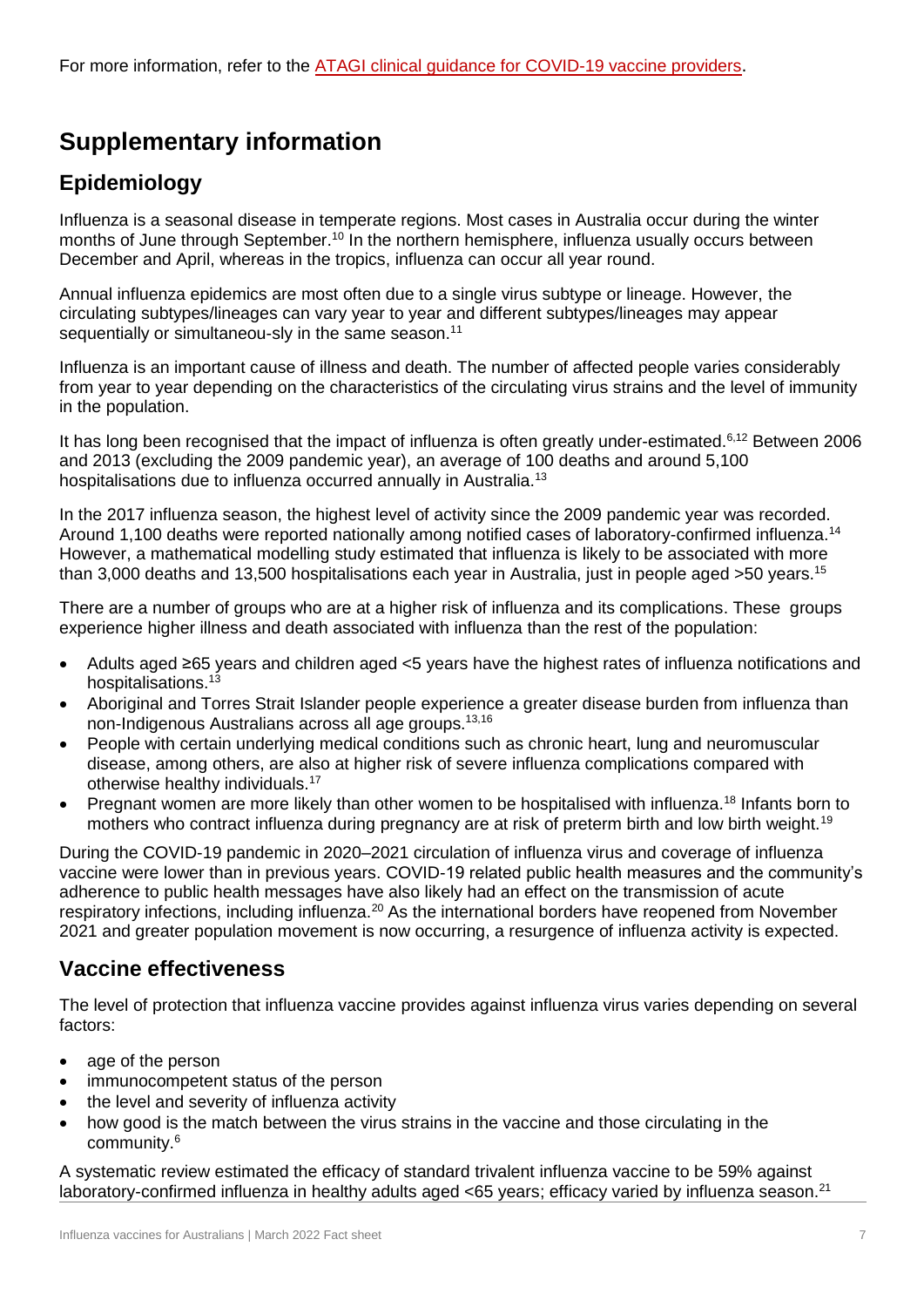Similar levels of protection have been achieved in young children aged 6 to 59 months, with an estimated vaccine effectiveness of 65% against laboratory-confirmed influenza.<sup>22-24</sup>

Clinical trials of a standard quadrivalent influenza vaccine showed equivalent antibody levels (an accepted surrogate for protection against influenza) to a standard trivalent influenza vaccine for the shared strains in adults and children aged  $>6$  months, and added protection against the additional B strain.<sup>25-28</sup>

The effectiveness of standard influenza vaccines is comparatively lower in older adults, especially in those aged ≥65 years.29,30 In 2020 an adjuvanted quadrivalent influenza vaccine became available to possibly improve the protection provided through a higher antibody response.<sup>14</sup>

In a large post-licensure study of community-dwelling adults aged ≥65 years, the adjuvanted trivalent influenza vaccine was estimated to be around 25% more effective against hospitalisation for influenza or pneumonia than the standard trivalent influenza vaccine. 31

In 2022 a high-dose quadrivalent influenza vaccine is available for adults aged ≥65 years for improved protection. Two post-licensure studies in adults aged ≥65 years found that the high-dose quadrivalent influenza vaccine was between 23% and 47% more effective in preventing influenza- or pneumoniaassociated mortality than standard influenza vaccines.<sup>32,33</sup> The high-dose quadrivalent influenza vaccine was also found to be between 2% and 27% more effective in preventing hospitalisation from influenza or pneumonia than standard influenza vaccines.34,3536

There are no studies that directly compare high-dose quadrivalent influenza vaccine and adjuvanted quadrivalent influenza vaccine. Large post-licensure studies comparing high-dose trivalent influenza vaccine and adjuvanted trivalent influenza vaccine in adults aged ≥65 years show little to no difference between these two vaccines in effectiveness against a range of influenza outcomes (relative vaccine effectiveness ranged from -3% to 7.7%).37,38

In 2021, Flucelvax Quad, a cell-based influenza vaccine, became available for use in Australia. The effectiveness of Flucelvax Quad against laboratory-confirmed influenza is similar to that of standard influenza vaccine.39,40

### **Vaccine safety**

The common symptoms after influenza vaccination can mimic influenza infection, but are due to the vaccine's interaction with the immune system. None of the influenza vaccines available in Australia contain live virus, so they cannot cause influenza.

Less than 15% of people who get influenza vaccine get fever, headache, arthralgia and myalgia. Injection site reactions such as swelling, redness and pain are also common. These side effects may commence within a few hours of vaccination and can last for 1–2 days.<sup>6</sup>

In clinical trials, people who received adjuvanted influenza vaccine had a higher rate of injection site reactions in the week following vaccination than those who received standard influenza vaccine (around 35% versus 18%). <sup>41</sup> Less than 1% of local reactions after both adjuvanted influenza vaccine and standard influenza vaccine were severe.<sup>41</sup>

Clinical trials show a higher rate of mild to moderate injection site reactions in adults aged ≥65 years after receiving high-dose influenza vaccine than standard influenza vaccines. There were no differences in the frequency of severe local adverse events.<sup>42</sup>

Some studies reported a slightly higher frequency of systemic events among high-dose influenza vaccine recipients compared with standard influenza vaccines recipients,43-47 but events were mostly mild to moderate. In a large active surveillance study, the frequency of any adverse event was 8.9% among highdose influenza vaccine recipients compared with 6.3% among standard influenza vaccine recipients. However the number who sought medical attention was similar for both groups.<sup>47</sup>

The number of people who experienced injection site and systemic reactions was similar for both cellbased influenza vaccine and standard influenza vaccine.<sup>48,49</sup> Slightly more injection site reactions were reported in adults aged 18–60 years who received standard influenza vaccine than in those who received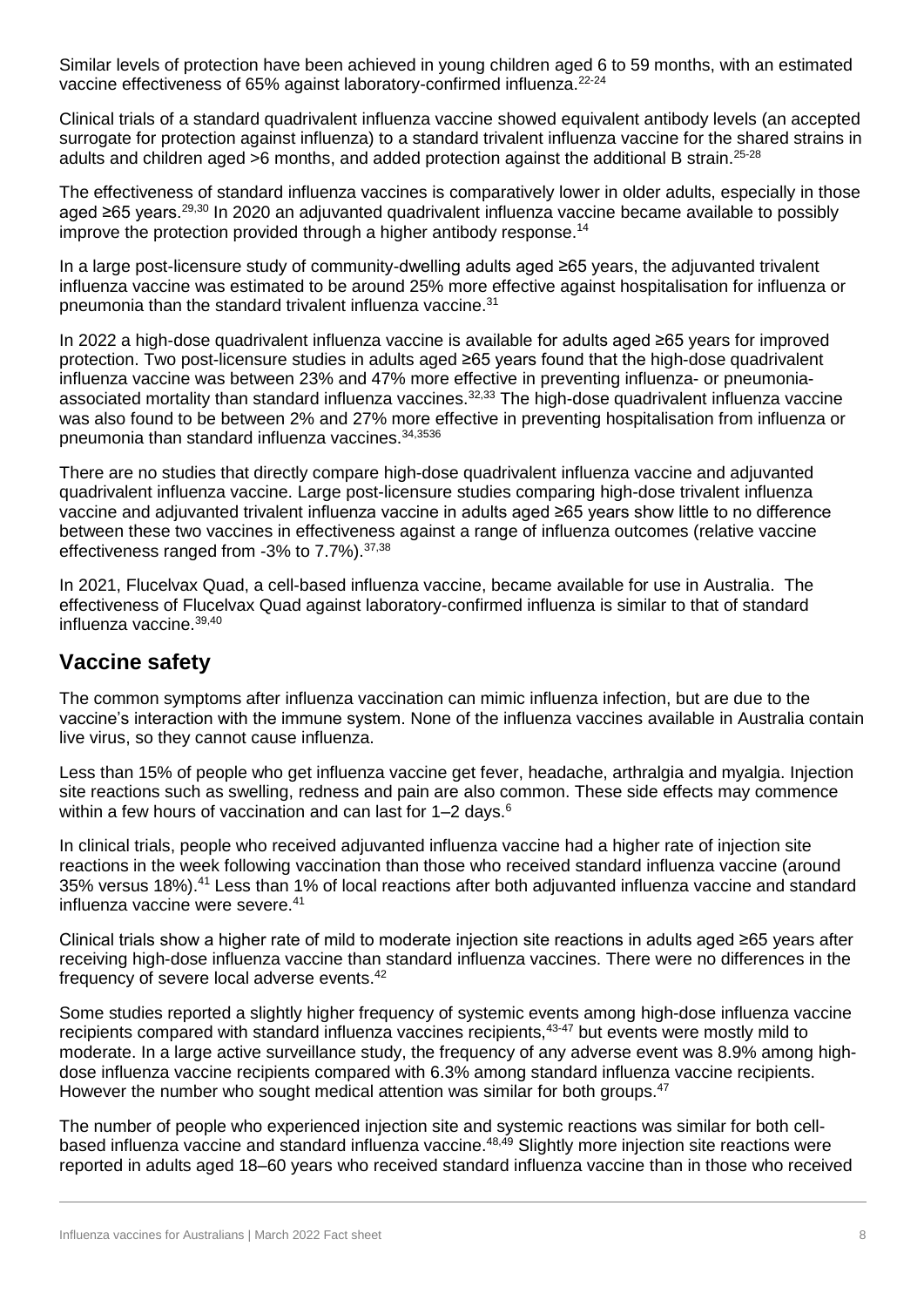cell-based influenze vaccine (29% versus 25%).<sup>49</sup> Less than 1% of injection site and systemic reactions following cell-based influenza vaccine were reported as severe.

Surveillance of influenza vaccine safety through active enhanced surveillance systems such as AusVaxSafety showed that in 2018 across all ages low rates of any adverse event (7.5%) and medical attendance (<0.7%) were reported after vaccination.<sup>50</sup> The rate of fever after vaccination in children aged <5 years was less than 1.8%. The latest influenza vaccine safety data can be viewed on the [AusVaxSafety](https://ausvaxsafety.org.au/safety-data/influenza-vaccine)  [website.](https://ausvaxsafety.org.au/safety-data/influenza-vaccine)

More severe immediate adverse effects such as hives, angioedema or anaphylaxis are rare consequences of influenza vaccination.6,51,52

A small increased risk of Guillain-Barré syndrome (GBS) was associated historically with one influenza vaccine in the United States in 1976. But since then, close surveillance has shown that GBS has occurred at a very low rate of less than 1 in 1 million doses of influenza vaccine, if at all.<sup>53,54</sup>

#### **Safety in infants and children**

Surveillance of influenza vaccine safety in young children through AusVaxSafety has shown that influenza vaccine is safe in children aged 6 months to <5 years.

In young children, febrile seizures can occur in susceptible children because of fever of any cause. They occur most often among children aged 12–23 months.<sup>55</sup> Febrile seizures related to influenza vaccination are uncommon: a large study of 69,391 children in the United States calculated a febrile seizure rate of 1.4 per 100,000 in vaccinated children aged 6–23 months. 56

A slightly higher risk of fever and febrile seizures in children aged 6 months to <5 years (especially those aged 12–24 months) has been reported following the concurrent administration of the inactivated influenza vaccine and the 13-valent pneumococcal conjugate vaccine.<sup>57</sup> This increased risk is small; furthermore, a second more recent study has not demonstrated the same association with febrile seizures and these two vaccines.<sup>58</sup> It is acceptable to administer these vaccines concurrently when both vaccines are indicated.<sup>59</sup>

#### **Safety in pregnant and lactating women**

All influenza vaccines in Australia are inactivated vaccines, which can be safely given to pregnant women at any stage during pregnancy. The rate of adverse events after vaccination in pregnant women is no different from the rate in women who are not pregnant. In addition, studies of mother–baby pairs have shown that receiving the influenza vaccine while pregnant does not increase maternal or fetal complications during pregnancy.<sup>60</sup>

Several high-quality studies<sup>61-65</sup> and an extensive review<sup>66</sup> have shown that influenza vaccination during pregnancy:

- is safe for both the mother and her unborn baby
- protects against preterm birth and low birth weight of the baby
- protects the mother and her newborn in the first few months of life when they are most vulnerable.

Standard influenza vaccines are preferred for use in pregnancy over cell-based influenza vaccines as a larger body of evidence supports the safety of standard influenza vaccines in pregnant women. Although the use of cell-based influenza vaccines in pregnancy has not been assessed, there are no theoretical concerns regarding their safety in pregnant women.

Studies of influenza vaccine given to women who are breastfeeding are limited. However, the available evidence shows that vaccination with influenza vaccine in lactating mothers is safe and can provide protection to the infant.<sup>67</sup>

For further information, refer to the NCIRS fact sheet on [Vaccinations during pregnancy](http://ncirs.org.au/ncirs-fact-sheets-faqs/vaccinations-during-pregnancy).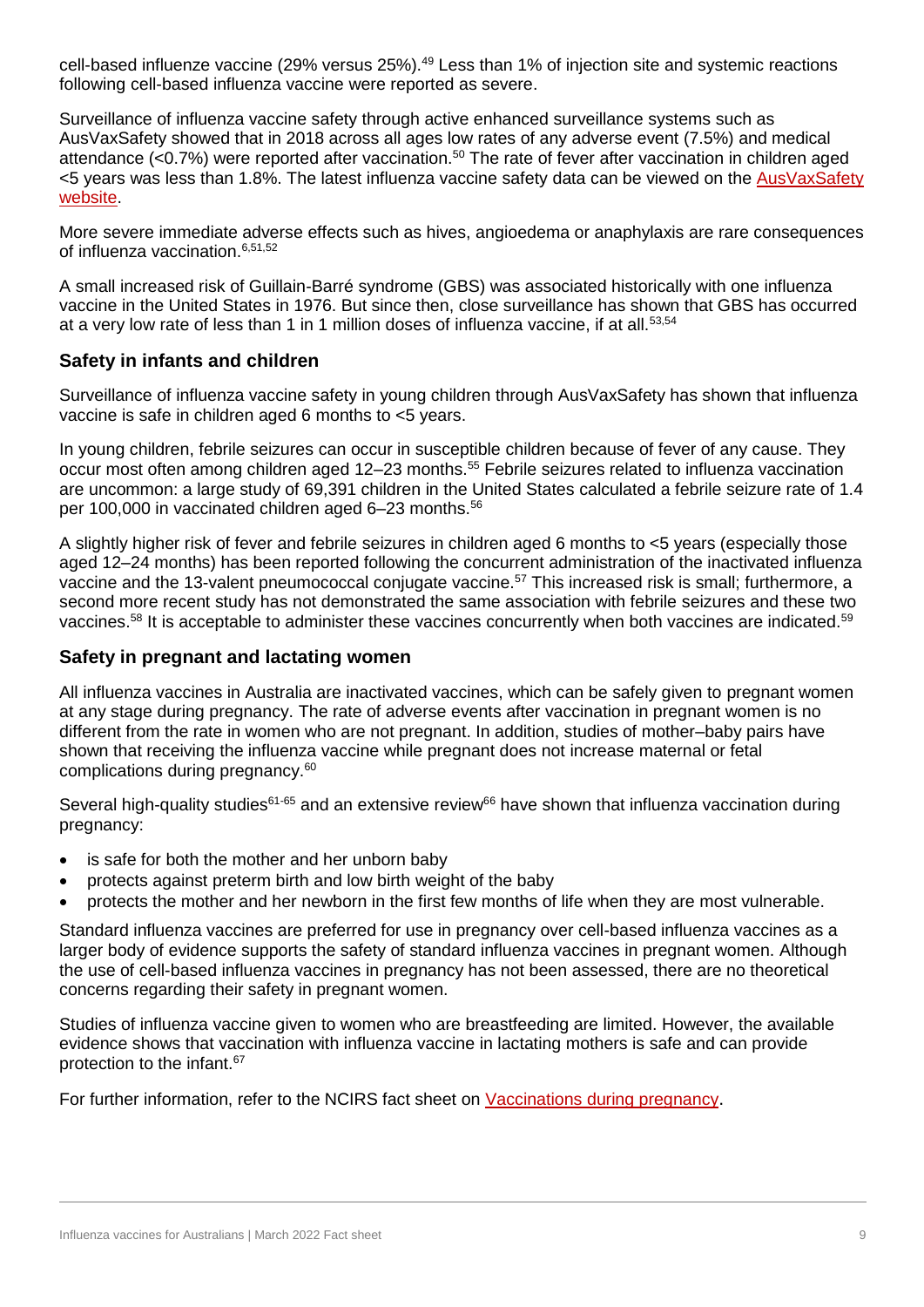# <span id="page-9-0"></span>**Additional resources for primary medical care/vaccination providers**

- [NCIRS Influenza vaccines for Australians: Frequently asked questions](https://www.ncirs.org.au/ncirs-fact-sheets-faqs/influenza-vaccines-australians-faqs)
- [The Australian Immunisation Handbook](https://immunisationhandbook.health.gov.au/)
- [ATAGI advice on influenza and COVID-19 vaccines](https://www.health.gov.au/resources/publications/covid-19-vaccination-atagi-advice-on-influenza-and-covid-19-vaccines)
- [Australian Government Department of Health immunisation website](https://www.health.gov.au/health-topics/immunisation)

### <span id="page-9-1"></span>**References**

- 1. Treanor JJ. Influenza viruses, including avian influenza and swine influenza. In: Mandell GL, Bennett JE, Dolin R, eds. Mandell, Douglas, and Bennett's Principles and practice of infectious diseases. 7th ed ed. Philadelphia, PA: Churchill Livingstone; 2010.
- 2. Department of Health and Human Services, Centers for Disease Control and Prevention (CDC). Influenza. In: Hamborsky J, Kroger A, Wolfe C, eds. Epidemiology and prevention of vaccinepreventable diseases. 13th ed. Washington, DC: Public Health Foundation; 2015.
- 3. American Academy of Pediatrics. Influenza. In: Kimberlin DW, Brady MT, Jackson MA, Long SS, eds. Red book: 2015 report of the Committee on Infectious Diseases. 30th ed. Elk Grove Village, IL: American Academy of Pediatrics; 2015.
- 4. Nicholson KG. Clinical features of influenza. Seminars in Respiratory Infections 1992;7:26-37.
- 5. Hurwitz ES, Haber M, Chang A, et al. Effectiveness of influenza vaccination of day care children in reducing influenza-related morbidity among household contacts. JAMA 2000;284:1677-82.
- 6. Fiore AE, Bridges CB, Katz JM, Cox NJ. Inactivated influenza vaccines. In: Plotkin SA, Orenstein WA, Offit PA, eds. Vaccines. 6th ed. Philadelphia, PA: Elsevier Saunders; 2012.
- 7. Nolan TM. The Australian model of immunization advice and vaccine funding. Vaccine 2010;28 Suppl 1:A76-83.
- 8. Belongia EA, Sundaram ME, McClure DL, et al. Waning vaccine protection against influenza A (H3N2) illness in children and older adults during a single season. Vaccine 2015;33:246-51.
- 9. Sullivan SG, Komadina N, Grant K, et al. Influenza vaccine effectiveness during the 2012 influenza season in Victoria, Australia: influences of waning immunity and vaccine match. Journal of Medical Virology 2014;86:1017-25.
- 10. Chiu C, Dey A, Wang H, et al. Vaccine preventable diseases in Australia, 2005 to 2007. Communicable Diseases Intelligence 2010;34 Suppl:ix-S167.
- 11. Nicholson KG, Wood JM, Zambon M. Influenza. The Lancet 2003;362:1733-45.
- 12. Newall AT, Scuffham PA. Influenza-related disease: the cost to the Australian healthcare system. Vaccine 2008;26:6818-23.
- 13. Li-Kim-Moy J, Yin JK, Patel C, et al. Australian vaccine preventable disease epidemiological review series: Influenza 2006 to 2015. Communicable Diseases Intelligence 2016;40:E482-95.
- 14. Sheridan SL, Patel C, Macartney K, Cheng AC. New enhanced influenza vaccines for older Australians: what promise do they hold? Medical Journal of Australia 2018;209:110-2.
- 15. Newall AT, Wood JG, Macintyre CR. Influenza-related hospitalisation and death in Australians aged 50 years and older. Vaccine 2008;26:2135-41.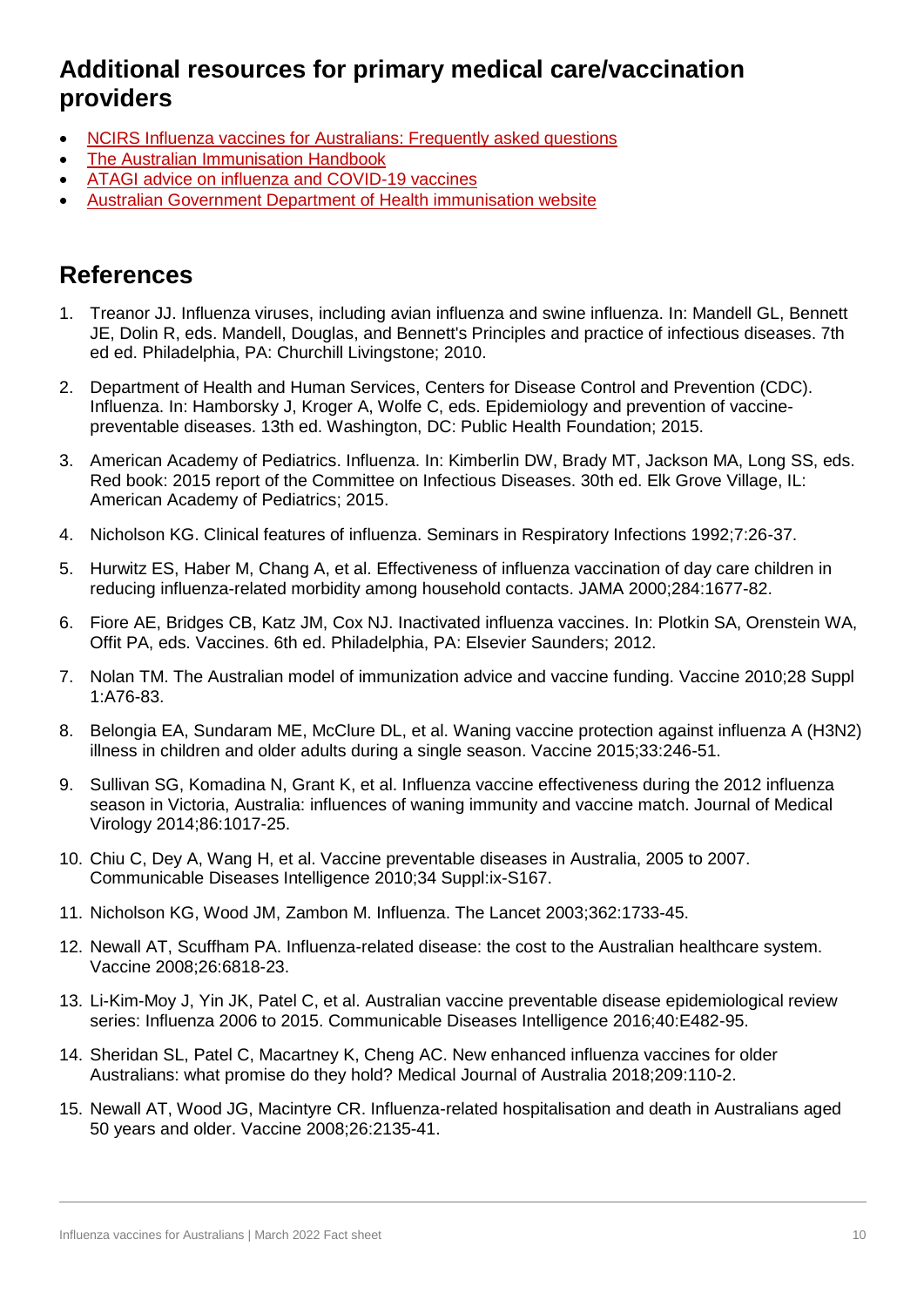- 16. Naidu L, Chiu C, Habig A, et al. Vaccine preventable diseases and vaccination coverage in Aboriginal and Torres Strait Islander people, Australia 2006–2010. Communicable Diseases Intelligence 2013;37 Suppl:S1-95.
- 17. Mertz D, Kim TH, Johnstone J, et al. Populations at risk for severe or complicated influenza illness: systematic review and meta-analysis. BMJ 2013;347:f5061.
- 18. Mertz D, Geraci J, Winkup J, et al. Pregnancy as a risk factor for severe outcomes from influenza virus infection: A systematic review and meta-analysis of observational studies. Vaccine 2017;35:521-8.
- 19. Rasmussen SA, Jamieson DJ, Bresee JS. Pandemic influenza and pregnant women. Emerging Infectious Diseases 2008;14:95-100.
- 20. Olsen SJ, Azziz-Baumgartner E, Budd AP, et al. Decreased influenza activity during the covid-19 pandemic - United States, Australia, Chile, and South Africa, 2020. MMWR Morbidity Mortality Weekly Report 2020;69:1305-9.
- 21. Osterholm MT, Kelley NS, Sommer A, Belongia EA. Efficacy and effectiveness of influenza vaccines: a systematic review and meta-analysis. The Lancet Infectious Diseases 2012;12:36-44.
- 22. Blyth CC, Jacoby P, Effler PV, et al. Effectiveness of trivalent flu vaccine in healthy young children. Pediatrics 2014;133:e1218-25.
- 23. Heikkinen T, Heinonen S. Effectiveness and safety of influenza vaccination in children: European perspective. Vaccine 2011;29:7529-34.
- 24. Fu C, He Q, Li Z, et al. Seasonal influenza vaccine effectiveness among children, 2010–2012. Influenza and Other Respiratory Viruses 2013;7:1168-74.
- 25. Kieninger D, Sheldon E, Lin WY, et al. Immunogenicity, reactogenicity and safety of an inactivated quadrivalent influenza vaccine candidate versus inactivated trivalent influenza vaccine: a phase III, randomized trial in adults aged ≥18 years. BMC Infectious Diseases 2013;13:343.
- 26. Domachowske JB, Pankow-Culot H, Bautista M, et al. A randomized trial of candidate inactivated quadrivalent influenza vaccine versus trivalent influenza vaccines in children aged 3–17 years. Journal of Infectious Diseases 2013;207:1878-87.
- 27. Pépin S, Donazzolo Y, Jambrecina A, Salamand C, Saville M. Safety and immunogenicity of a quadrivalent inactivated influenza vaccine in adults. Vaccine 2013;31:5572-8.
- 28. Greenberg DP, Robertson CA, Landolfi VA, et al. Safety and immunogenicity of an inactivated quadrivalent influenza vaccine in children 6 months through 8 years of age. Pediatric Infectious Disease Journal 2014;33:630-6.
- 29. Sullivan SG, Chilver MB, Carville KS, et al. Low interim influenza vaccine effectiveness, Australia, 1 May to 24 September 2017. Euro surveillance : bulletin Europeen sur les maladies transmissibles = European communicable disease bulletin 2017;22.
- 30. Fielding JE, Levy A, Chilver MB, et al. Effectiveness of seasonal influenza vaccine in Australia, 2015: an epidemiological, antigenic and phylogenetic assessment. Vaccine 2016;34:4905-12.
- 31. Mannino S, Villa M, Apolone G, et al. Effectiveness of adjuvanted influenza vaccination in elderly subjects in northern Italy. American Journal of Epidemiology 2012;176:527-33.
- 32. Shay DK, Chillarige Y, Kelman J, et al. Comparative effectiveness of high-dose versus standard-dose influenza vaccines among US Medicare beneficiaries in preventing postinfluenza deaths during 2012- 2013 and 2013-2014. Journal of Infectious Diseases 2017;215:510-7.
- 33. Young-Xu Y, Thornton Snider J, Mahmud SM, et al. High-dose influenza vaccination and mortality among predominantly male, white, senior veterans, United States, 2012/13 to 2014/15. Euro Surveillance 2020;25.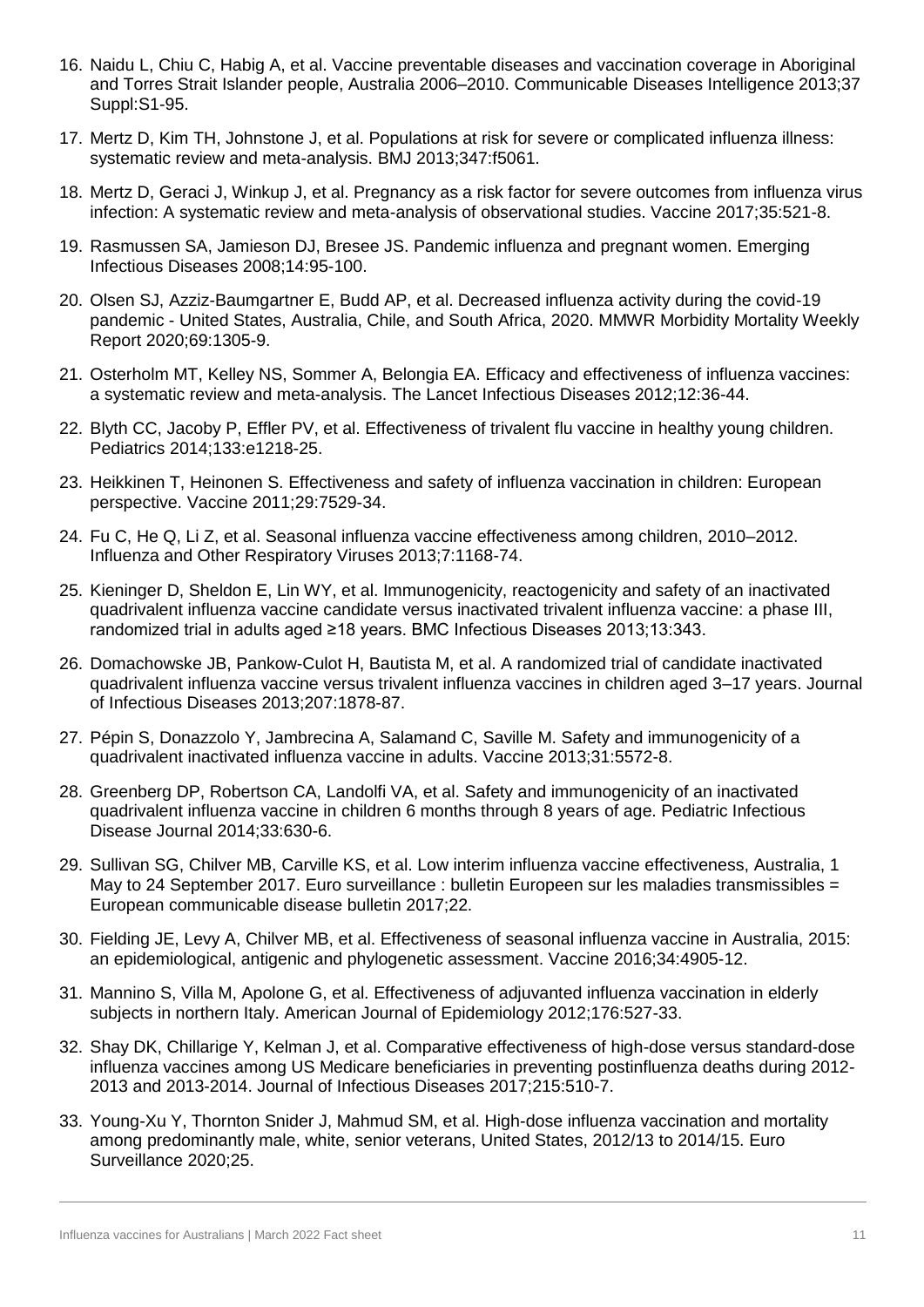- 34. Doyle JD, Beacham L, Martin ET, et al. Relative and absolute effectiveness of high-dose and standard-dose influenza vaccine against influenza-related hospitalization among older adults-United States, 2015-2017. Clinical Infectious Diseases 2021;72:995-1003.
- 35. Gravenstein S, Davidson HE, Taljaard M, et al. Comparative effectiveness of high-dose versus standard-dose influenza vaccination on numbers of US nursing home residents admitted to hospital: a cluster-randomised trial. Lancet Respiratory Medicine 2017;5:738-46.
- 36. Young-Xu Y, Snider J, Mahmud S, et al. Clinical effectiveness of high-dose versus standard-dose influenza vaccination among veterans health administration patients: a crossover study. Pharmacoepidemiology and Drug Safety 2018;27:392-3.
- 37. Izurieta HS, Lu M, Kelman J, et al. Comparative effectiveness of influenza vaccines among US Medicare beneficiaries ages 65 years and older during the 2019-2020 season. Clinical Infectious Diseases 2021;73:e4251-e9.
- 38. Izurieta HS, Chillarige Y, Kelman J, et al. Relative effectiveness of influenza vaccines among the United States elderly, 2018-2019. Journal of Infectious Diseases 2020;222:278-87.
- 39. Bruxvoort KJ, Luo Y, Ackerson B, et al. Comparison of vaccine effectiveness against influenza hospitalization of cell-based and egg-based influenza vaccines, 2017-2018. Vaccine 2019;37:5807-11.
- 40. DeMarcus L, Shoubaki L, Federinko S. Comparing influenza vaccine effectiveness between cellderived and egg-derived vaccines, 2017-2018 influenza season. Vaccine 2019;37:4015-21.
- 41. Novartis Vaccines and Diagnostics Inc. FDA advisory committee briefing document: Fluad seasonal adjuvanted trivalent influenza vaccine (aTIV). Vaccines and Related Biological Products Advisory Committee, meeting date: September 15, 2015. 2015. (Accessed 18 March 2019). [http://wayback.archive](http://wayback.archive-it.org/7993/20170405194039/https:/www.fda.gov/downloads/AdvisoryCommittees/CommitteesMeetingMaterials/BloodVaccinesandOtherBiologics/VaccinesandRelatedBiologicalProductsAdvisoryCommittee/UCM461917.pdf)[it.org/7993/20170405194039/https://www.fda.gov/downloads/AdvisoryCommittees/CommitteesMeetin](http://wayback.archive-it.org/7993/20170405194039/https:/www.fda.gov/downloads/AdvisoryCommittees/CommitteesMeetingMaterials/BloodVaccinesandOtherBiologics/VaccinesandRelatedBiologicalProductsAdvisoryCommittee/UCM461917.pdf) [gMaterials/BloodVaccinesandOtherBiologics/VaccinesandRelatedBiologicalProductsAdvisoryCommitt](http://wayback.archive-it.org/7993/20170405194039/https:/www.fda.gov/downloads/AdvisoryCommittees/CommitteesMeetingMaterials/BloodVaccinesandOtherBiologics/VaccinesandRelatedBiologicalProductsAdvisoryCommittee/UCM461917.pdf) [ee/UCM461917.pdf](http://wayback.archive-it.org/7993/20170405194039/https:/www.fda.gov/downloads/AdvisoryCommittees/CommitteesMeetingMaterials/BloodVaccinesandOtherBiologics/VaccinesandRelatedBiologicalProductsAdvisoryCommittee/UCM461917.pdf)
- 42. Pepin S, Nicolas JF, Szymanski H, et al. Immunogenicity and safety of a quadrivalent high-dose inactivated influenza vaccine compared with a standard-dose quadrivalent influenza vaccine in healthy people aged 60 years or older: a randomized Phase III trial. Human Vaccine Immunotherapy 2021;17:5475-86.
- 43. Keitel WA, Atmar RL, Cate TR, et al. Safety of high doses of influenza vaccine and effect on antibody responses in elderly persons. Archives of Internal Medicine 2006;166:1121-7.
- 44. Sanchez L, Matsuoka O, Inoue S, et al. Immunogenicity and safety of high-dose quadrivalent influenza vaccine in Japanese adults ≥65 years of age: a randomized controlled clinical trial. Human Vaccines and Immunotherapeutics 2020;16:858-66.
- 45. Tsang P, Gorse GJ, Strout CB, et al. Immunogenicity and safety of Fluzone(®) intradermal and highdose influenza vaccines in older adults ≥65 years of age: a randomized, controlled, phase II trial. Vaccine 2014;32:2507-17.
- 46. Kaka AS, Filice GA, Myllenbeck S, Nichol KL. Comparison of side effects of the 2015-2016 high-dose, inactivated, trivalent influenza vaccine and standard dose, inactivated, trivalent influenza vaccine in adults ≥65 years. Open Forum Infect Dis 2017;4:ofx001.
- 47. Pillsbury AJ, Fathima P, Quinn HE, et al. Comparative postmarket safety profile of adjuvanted and high-dose influenza vaccines in individuals 65 years or older. JAMA Network Open 2020;3:e204079.
- 48. Nolan T, Chotpitayasunondh T, Capeding MR, et al. Safety and tolerability of a cell culture derived trivalent subunit inactivated influenza vaccine administered to healthy children and adolescents: A Phase III, randomized, multicenter, observer-blind study. Vaccine 2016;34:230-6.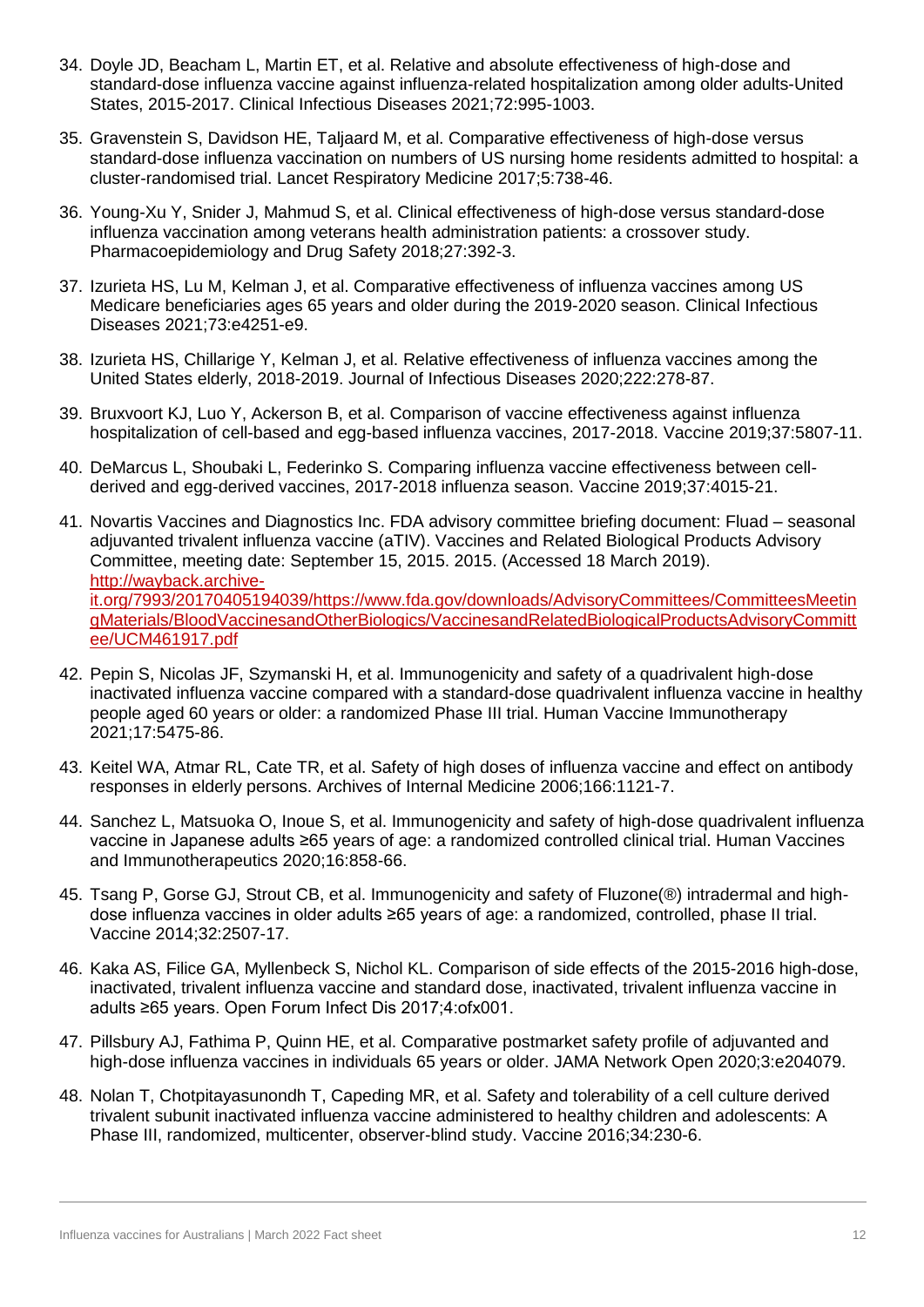- 49. Ambrozaitis A, Groth N, Bugarini R, et al. A novel mammalian cell-culture technique for consistent production of a well-tolerated and immunogenic trivalent subunit influenza vaccine. Vaccine 2009;27:6022-9.
- 50. Pillsbury AJ, Glover C, Jacoby P, et al. Active surveillance of 2017 seasonal influenza vaccine safety: an observational cohort study of individuals aged 6 months and older in Australia. BMJ Open 2018;8:e023263.
- 51. Greenhawt MJ, Li JT, Bernstein DI, et al. Administering influenza vaccine to egg allergic recipients: a focused practice parameter update. Annals of Allergy, Asthma and Immunology 2011;106:11-6.
- 52. Australasian Society of Clinical Immunology and Allergy (ASCIA). Guidelines for medical practitioners: Influenza vaccination of the egg-allergic individual. September 2010. (Accessed 20 March 2018). <https://www.allergy.org.au/hp/papers/vaccination-of-the-egg-allergic-individual>
- 53. Burwen DR, Ball R, Bryan WW, et al. Evaluation of Guillain-Barré syndrome among recipients of influenza vaccine in 2000 and 2001. American Journal of Preventive Medicine 2010;39:296-304.
- 54. Australian Technical Advisory Group on Immunisation (ATAGI). The Australian Immunisation Handbook, Australian Government Department of Health. Canberra: Australian Goverment Department of Health; 2019. (Accessed 20 March 2019).<https://immunisationhandbook.health.gov.au/>
- 55. Australian Government Department of Health, Therapeutic Goods Administration. Seasonal flu vaccine: Investigation into febrile reactions in young children following 2010 seasonal trivalent influenza vaccination. Status report as at 2 July 2010 (updated 24 September 2010). (Accessed 20 March 2019). [http://www.tga.gov.au/alert/seasonal-flu-vaccine-investigation-febrile-reactions-young](http://www.tga.gov.au/alert/seasonal-flu-vaccine-investigation-febrile-reactions-young-children-following-2010-seasonal-trivalent-influenza-vaccination)[children-following-2010-seasonal-trivalent-influenza-vaccination](http://www.tga.gov.au/alert/seasonal-flu-vaccine-investigation-febrile-reactions-young-children-following-2010-seasonal-trivalent-influenza-vaccination)
- 56. Hambidge SJ, Glanz JM, France EK, et al. Safety of trivalent inactivated influenza vaccine in children 6 to 23 months old. JAMA 2006;296:1990-7.
- 57. Tse A, Tseng HF, Greene SK, Vellozzi C, Lee GM. Signal identification and evaluation for risk of febrile seizures in children following trivalent inactivated influenza vaccine in the Vaccine Safety Datalink Project, 2010–2011. Vaccine 2012;30:2024-31.
- 58. Kawai AT, Li L, Kulldorff M, et al. Absence of associations between influenza vaccines and increased risks of seizures, Guillain-Barré syndrome, encephalitis, or anaphylaxis in the 2012–2013 season. Pharmacoepidemiology and Drug Safety 2014;23:548-53.
- 59. Kawai AT, Martin D, Kulldorff M, et al. Febrile seizures after 2010–2011 trivalent inactivated influenza vaccine. Pediatrics 2015;136:e848-55.
- 60. Fell DB, Dodds L, MacDonald NE, Allen VM, McNeil S. Influenza vaccination and fetal and neonatal outcomes. Expert Review of Vaccines 2013;12:1417-30.
- 61. Regan AK, Moore HC, de Klerk N, et al. Seasonal trivalent influenza vaccination during pregnancy and the incidence of stillbirth: population-based retrospective cohort study. Clinical Infectious Diseases 2016;62:1221-7.
- 62. Legge A, Dodds L, MacDonald NE, Scott J, McNeil S. Rates and determinants of seasonal influenza vaccination in pregnancy and association with neonatal outcomes. Canadian Medical Association Journal 2014;186:E157-64.
- 63. Zaman K, Roy E, Arifeen SE, et al. Effectiveness of maternal influenza immunization in mothers and infants. New England Journal of Medicine 2008;359:1555-64.
- 64. Benowitz I, Esposito DB, Gracey KD, Shapiro ED, Vázquez M. Influenza vaccine given to pregnant women reduces hospitalization due to influenza in their infants. Clinical Infectious Diseases 2010;51:1355-61.
- 65. Poehling KA, Szilagyi PG, Staat MA, et al. Impact of maternal immunization on influenza hospitalizations in infants. American Journal of Obstetrics and Gynecology 2011;204(6 Suppl):S141-8.